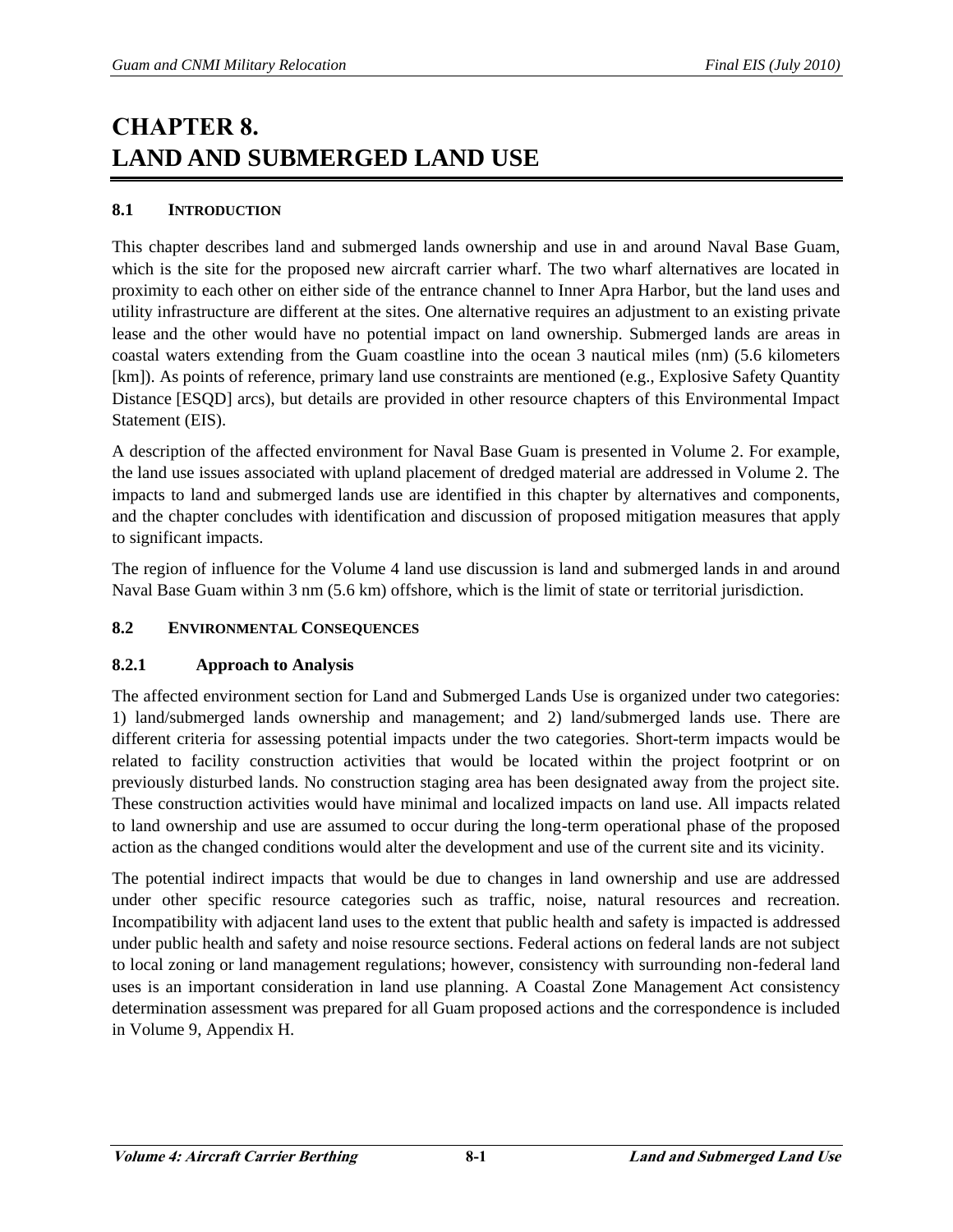#### 8.2.1.1 Land Ownership/Management

The impact assessment for land/submerged lands ownership and management was not based on regulatory authority or permit requirements. There is flexibility in the methodology and assumptions were made. The basic premise was that a release of federal lands/submerged lands to GovGuam or individuals would have beneficial impacts on the new landowners. Conversely, the acquisition of land by the federal government may be considered a beneficial or an adverse impact depending on the perspective of the individual landowner. Owners who are interested in selling to the federal government would presumably perceive the federal acquisition as a beneficial impact, whereas owners who are not interested in selling would presumably perceive the federal acquisition as an adverse impact. "Taking" of property in the context of this discussion refers to a legal involuntary acquisition of a property interest by a government authority. Owners who do not want to sell their property (or relocate) are likely to consider an involuntary acquisition or relocation as an adverse impact even though they are properly compensated. Until the land acquisition negotiations are concluded, the impact analysis assumes a significant adverse impact on an individual landowner. There are exceptions to this rule, such as in the case of acquisition of nonpossessory affirmative easements for utilities or other rights-of-way.

The Navy is required to comply with federal land acquisition law and regulations, which includes the requirement to offer just compensation to the owner, to provide relocation assistance services and benefits to eligible displaced persons, to treat all owners in a fair and consistent manner, and to attempt first, in all instances, acquisition through negotiated purchase. A more detailed discussion of the land acquisition process is described in Volume 9, Appendix F, Socioeconomic Impact Assessment Study, Section 5.2.6.

The change in land ownership may result in a change in public access policies that may result in an adverse land ownership impact.

The aircraft carrier berthing alternatives are located within the Naval Base Guam on Navy submerged lands; therefore, land and submerged lands ownership is not a factor in the impact analysis.

# 8.2.1.2 Land Use

There are two criteria that are applied for assessing impacts on land/submerged lands use:

- $\bullet$ Consistency with current or documented planned land/submerged lands use
- Restrictions on access due to changes in land use on federally controlled property

#### Land Use Criterion 1: Consistency with Current or Documented Planned Land/Submerged Lands Use

Land use plans are intended to guide future development. The Department of Defense (DoD) and non-DoD land use plans and constraint figures were presented in Volume 2, Chapter 8. Potential adverse land use impacts would result from a proposed land use that is inconsistent with the existing land use, planned land use, or if vacant land and open space would be developed. Potential adverse impacts would also result if there are incompatible changes in use within submerged lands.

The test for adverse impact significance is less rigorous for existing DoD land and submerged lands, where the limited land availability may force less than ideal land use changes. Federal actions on federal lands/submerged lands are subject to base command approval, but are not required to conform to state/territory land use plans or policies. The proposed waterfront improvements are water dependent activities that would be consistent with the Guam Coastal Zone Management Act policies. The proposed action alternatives of this EIS have been developed in consultation with base command planners and approved by base commands. As a result, there would be no anticipated significant adverse impact to land use within DoD parcel boundaries. Land use changes on existing DoD land could be the basis for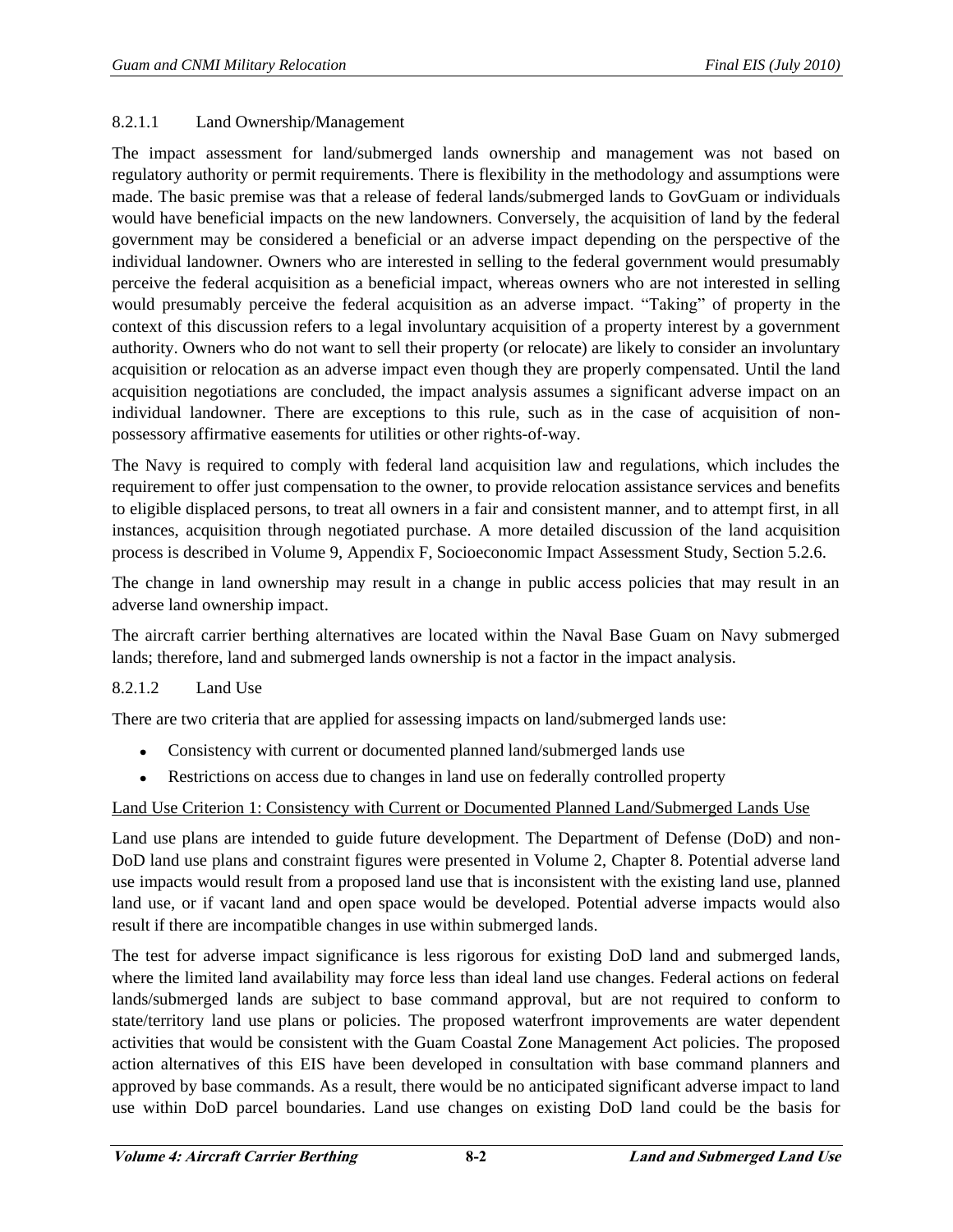significant adverse impacts to other resource categories (such as aesthetics, noise, traffic, recreation, cultural, and natural resources) within and beyond DoD land boundaries. Impacts to these resources and others are addressed elsewhere in this EIS.

Proposed land uses on newly acquired lands may have an adverse impact if they are not consistent with the existing or proposed land use at that site. Similarly, a change in use within non-DoD submerged lands could have an adverse impact. The test for significance is the degree of incompatibility and is qualitative. For example, proposed military housing would be consistent with existing or planned civilian residential communities and there would be no adverse impact to land use. A proposed industrial facility in an area that is designated for a public park may result in a significant adverse impact, while the same facility in an area proposed for heavy commercial would likely have no significant adverse impact.

While the proposed land use under the action alternatives may be consistent with the existing land use, there is potential for adverse impacts due to changes in land use intensity. For example, a training range that is used once per month would likely have no adverse impact, while daily use may result in an adverse impact. Potential adverse impacts associated with changes in land use intensity such as increases in marine traffic (Chapter 14), noise (Chapter 6), and unexploded ordnance (Chapter 18) are addressed under other resource area discussions of this EIS. No significance criterion is established for land use intensity impacts.

# Land Use Criterion 2: Access Restrictions

Additional restrictions on public access would be a potential adverse impact. For example, an increase in the setback distance from Navy ships for security purposes may restrict access to a recreational swimming or SCUBA diving site. The test for significance is subjective and based on geographic area affected, the schedule or timing of the access restrictions (permanent or occasional), and the population affected.

Physical access restrictions can also result if land acquisition by the federal government results in a pocket or island of non-federal land. This would be an adverse impact on the landowner(s) of the land to which access has been restricted. The significance of the impact is based on the extent to which access to the non-federal land is restricted. Significant adverse impacts result when the property is surrounded by military property (even when access to property is provided). Similarly, such pockets of non-DoD land within a DoD installation would be a potential adverse impact on military land use.

The pockets of land use and public access restrictions have potential indirect impacts on other resources that are discussed elsewhere in this EIS.

# Farmland Protection Policy Act

The Farmland Protection Policy Act (FPPA) (Public Law 97-98, 7 United States Code [USC] 4201 and 7 Code of Federal Regulations [CFR] 658) is intended for federal agencies to: 1) identify and take into account the potential adverse effects of federal programs on the preservation of farmland land; and 2) consider alternative actions, as appropriate, that could lessen such adverse effects; and assure that such federal programs, to the extent practicable, are compatible with state, unit of local government, and private programs and policies to protect farmland. The FPPA addresses prime and important farmlands. Consistency with FPPA was a land use significance criterion in the Draft EIS, but was removed for the Final EIS. In the interval between the two EISs, the Navy determined that the Guam and Commonwealth of the Northern Mariana Islands (CNMI) Military Relocation is exempt from FPPA regulations because the action is undertaken by a federal agency for national defense purposes (section 1547[b] of the Act, 7 USC. 4208[b]). Although consistency with FPPA is not a criterion for analysis, impacts to agricultural use are assessed in this EIS in conjunction with impacts to other land uses, such as residential or urban.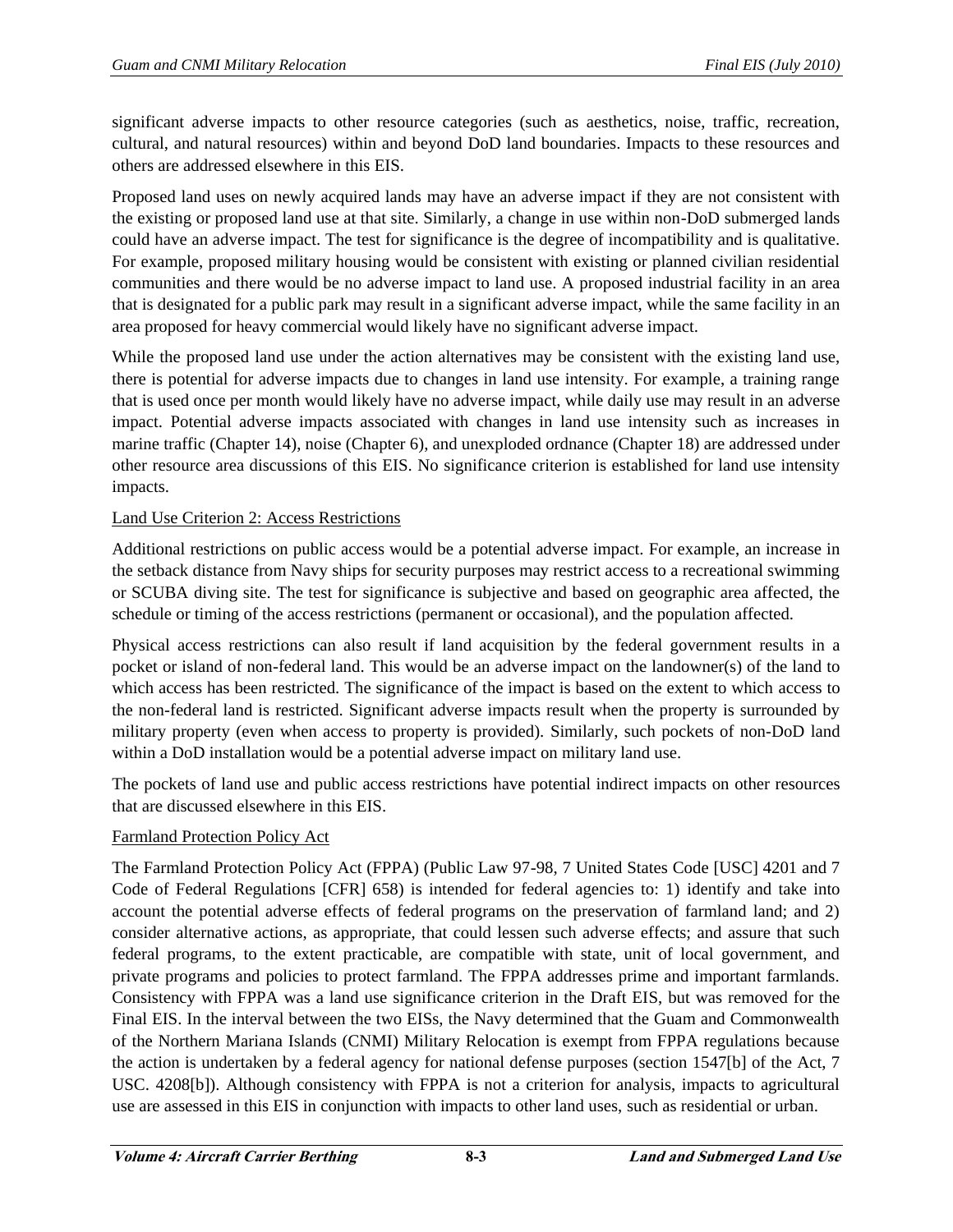## 8.2.1.3 Issues Identified During Public Scoping Process

Many of the scoping issues regarding land use overlap with other resource areas such as noise and recreation and are discussed under those sections. The following are public, including regulatory stakeholders, concerns:

- $\bullet$ No increase in federal land ownership (although there were some land owners interested to sell).
- No re-acquisition of lands that have been or are in the process of being released by the federal  $\bullet$ government.
- Current public rights-of-way should be retained.
- No further restrictions on recreational use of submerged lands. Current restrictions have interfered with boat races and competitions in Outer Apra Harbor.

## **8.2.2 Alternative 1 Polaris Point (Preferred Alternative)**

#### 8.2.2.1 Onshore

The proposed aircraft carrier wharf location at Alternative 1 Polaris Point (referred to as Alternative 1) and the proposed upland placement sites are proposed entirely on federal land within Naval Base Guam. No land acquisition is proposed. The project site does not border non-federal lands and would have no adverse impact on neighboring civilian communities.

#### Construction

There is adequate previously disturbed land at the proposed wharf areas for construction staging at the project site. The underground utilities would be within existing utility corridors, except for the local Polaris Point connections to the wharf structure.

As described in Volume 2, dredged material may be reused, placed in upland placement facilities and/or disposed of in an ocean dredged material disposal site (ODMDS). The EIS assumes five scenarios: 100% ODMDS disposal, 100% upland placement, 100% beneficial reuse, 50% beneficial reuse/50% ODMDS disposal, and 20-25% beneficial reuse/75-80% ODMDS disposal. No land use impacts are anticipated from use of the ODMDS site and its selection would avoid any use or impact on land use. The Navy is in the process of developing a detailed dredged material management plan that will incorporate the disposal options, specific plans for beneficial reuse to the extent possible, and include specific monitoring efforts required for each disposal option. Recent preliminary information from the upland placement study supplemental review has indicated that there may be substantially less upland capacity available on the five confined disposal facilities on Navy lands. Due to land use changes, Field 4, the PWC Compound, and the Polaris Point confined upland placement site may not be available for upland placement. Capacity may be reduced in Field 5 due to cell construction to separate different types of materials. Field 3 remains a suitable option for upland placement.

The potential land use impacts of the upland placement site options are as described in Volume 2, Chapter 8, Land Use. The only difference is the aircraft carrier volume of dredged material is greater than that proposed in Volume 2 for Sierra Wharf dredging. No adverse impact to land use near the site would result from the use of any of the remaining candidate upland disposal sites. There is a potentially adverse land use impact associated with the existing upland placement sites if there are other more productive uses of the land than stockpiling dry dredged material. Reuse of dredged material, described further in Volume 2 and Volume 4, Chapter 2, would provide other beneficial land use opportunities if the upland placement site is no longer needed, thus, creating a beneficial impact to land use.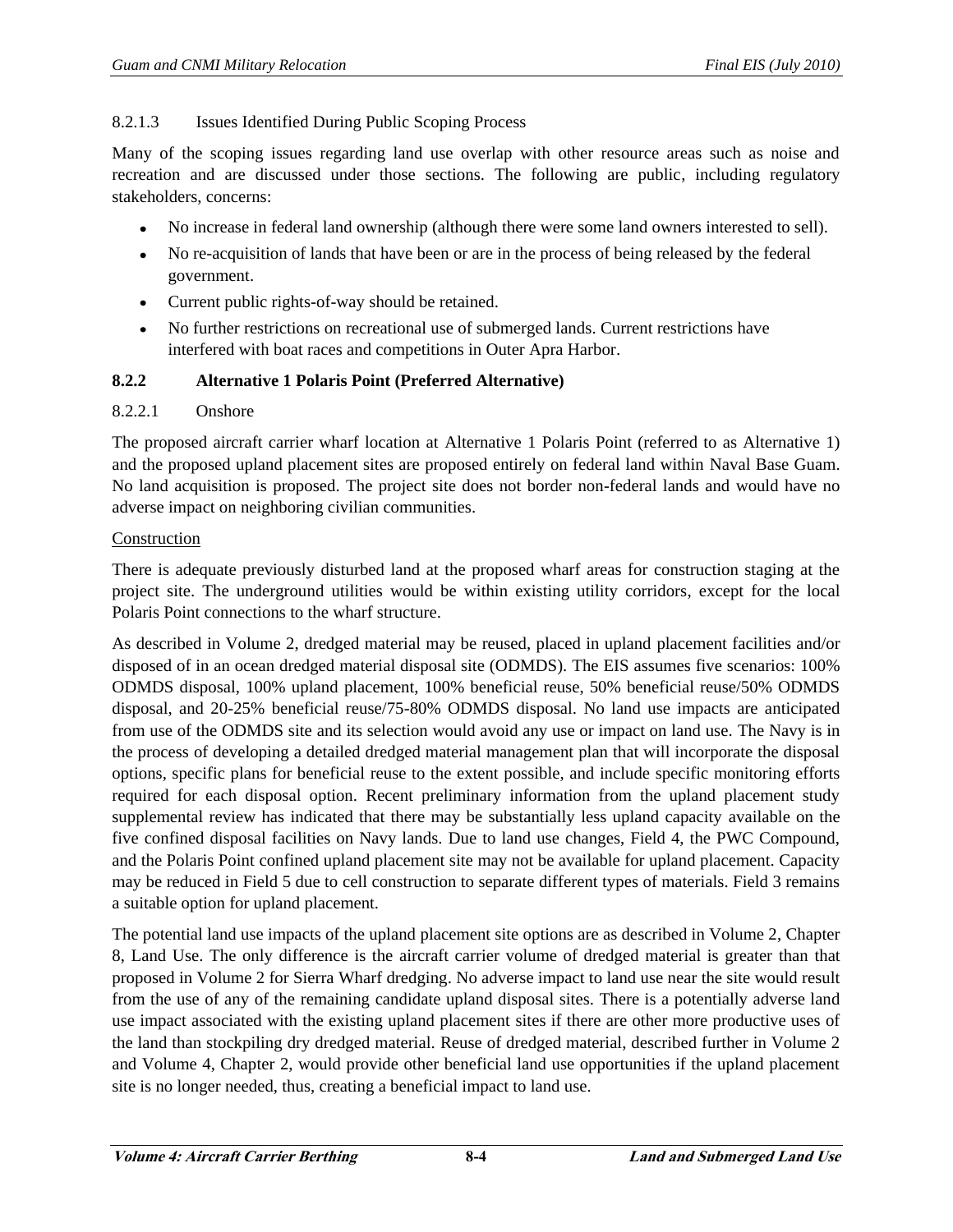## Operation

The proposed new aircraft carrier wharf would be compatible with adjacent submarine compound operational facilities. The proposed wharf and associated facilities would be within and consistent with the Operation land use area of the land use plan (refer to Volume 2, Figure 8.1-12) and consistent with the nearby submarine compound land use. There would be negligible impacts on existing Polaris Point radiological response and emergency repair operations at the submarine compound. There would be sufficient capacity and staff to support the aircraft carrier (COMPACFLT 2009).

The development of a new wharf is consistent with historical use of the proposed project area for ship berthing. These facilities and the wharf would develop an area that is currently vacant and provides open space. The adjacent Fleet/Community Support land use designation is consistent with the planned Morale, Welfare, and Recreation (MWR) facilities. The impact on land use is minor and would be less than significant.

The proposed MWR area lies within and is consistent with the designated Fleet/Community Support land use area on base land use maps. MWR facilities are often provided close to the waterfront to support transient personnel. There may be interruptions to current MWR activities at Griffin Beach or nearby ballfields when the aircraft carrier is in port, but this would not be an adverse impact as there are alternative recreational areas on base. The proposed MWR area would be open space when the aircraft carrier is not in port and available for suitable MWR facilities and uses. When the aircraft carrier is in port, there would be temporary MWR facilities. These MWR activities would be consistent with the adjacent MWR uses that include ballfields and Griffin Beach. No adverse impacts were identified on existing land uses or future land use plan, including a fenced perimeter and manned gates.

No changes to existing public access policy are proposed. Land access to Polaris Point would continue to be limited to authorized personnel, including a fenced perimeter and manned gate. There would be additional security restrictions at the aircraft carrier wharf area when the aircraft carrier is in port. These restrictions would be comparable to those used at the existing submarine compound.

Minor structures (e.g., guard tower) at the project site would be removed or relocated. The proposed shoreside facilities operations are typical of other Navy waterfront development (i.e., wharf, utilities, storage facility, access roads, and paving). Volume 2, Section 2.4 summarizes the utility requirements. New construction and significant upgrades are proposed to meet the utility requirements. The buildings proposed at the wharf would include: Bilge and Oily Wastewater Treatment System (BOWTS), Bilge and Oily Wastewater (BOW) pump station, boiler house with fuel storage, air compressor building, water treatment building, Port Operations Support Building, watch towers, and electrical substation. Improvements to Piti Power Plant, with no change to footprint, and the proposed underground lines along existing utility corridors would have no impact on land use. Upgrades to the existing sewage pump station nine on Polaris Point and the proposed underground gravity sewer lines to the wharf that are necessary would have no impact on land use. Water and communication upgrades would require extensions to the underground lines from the Alpha/Bravo Wharves' area to the aircraft carrier wharf and, again, no impact to land use is anticipated. Minor roads would be added and modified in the aircraft carrier project area, with no adverse impact on land use.

# 8.2.2.2 Offshore

The navigational channel, turning basin, and wharf structure are all proposed within federal submerged lands. No change in submerged lands ownership is proposed. Multiple uses of Apra Harbor would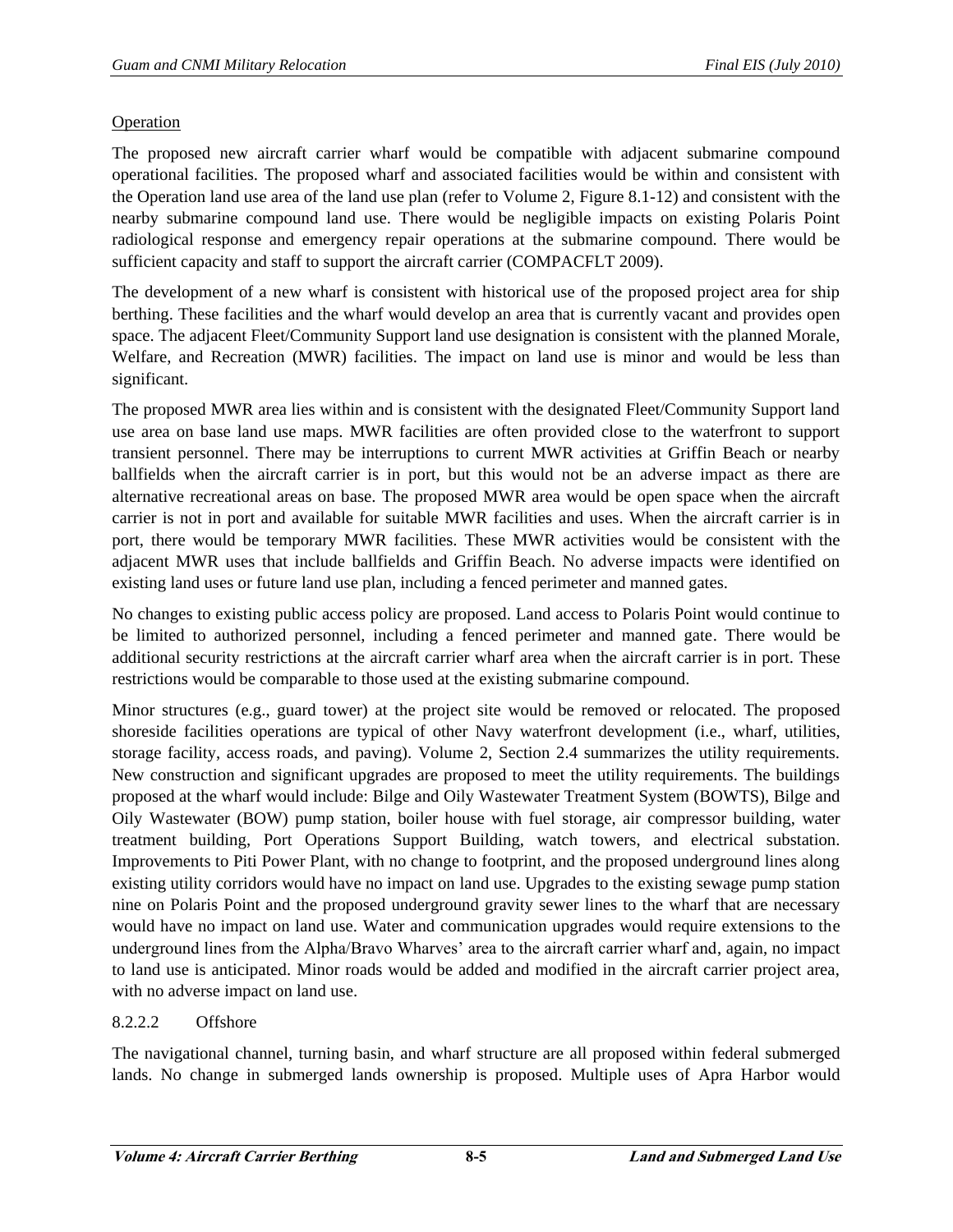continue, and existing restrictions including existing setback distances from Navy assets would remain, with no changes to public access policies.

#### Construction

Dredging and wharf construction is typical of an active harbor and would be consistent with the industrial activities of Apra Harbor. Maintenance dredging occurs periodically, as does construction dredging. The equipment and barges may temporarily block access to Inner Apra Harbor Channel resulting in minor impacts to access.

There would be no direct submerged lands use impacts during use of the ODMDS. There would be temporary impacts to navigation in the shipping lane due to scows carrying dredged material. These impacts would be managed through communication between the dredging contractor and other vessel operators. There would be ample room in the outer harbor for smaller vessels to go around dredging equipment and, where larger commercial vessels are involved, coordination between the dredging equipment and vessel operators would minimize any scheduling delays for either operation.

## Operation

All in-water operational activities associated with berthing an aircraft carrier at a new Polaris Point wharf would be the same as those occurring at a typical Navy harbor. The widening of the ship navigation channel would not have an adverse impact on the use of the channel by other ship or boat operators. Channel markers would be relocated as needed. The navigation route in the vicinity of the new wharf would be dredged deeper, which would have no impact on submerged lands use. Use of the project area turning basin and submerged lands fronting the wharf would be restricted and subject to Navy Port Operations approval, as is current practice. Commercial ship traffic does not use the turning basin area and would not be impacted by security barriers at the wharf.

During typical aircraft carrier visits, there would be a disruption to normal ship traffic patterns because of force protection restrictions during aircraft carrier arrival and departure. Normal arrivals and departures would result in disruption of harbor traffic for periods not to exceed four hours (average two). Under the proposed action, there would be a cumulative total of up to 63 in-port days per year, with actual arrivals and departures being determined by operational requirements. Ship schedules have fluctuated over the past 10 years as noted in Section 1.1 of this EIS. For further discussion of navigation impacts refer to Chapter 14, Transportation.

Once the aircraft carrier is docked, there would be no impact on commercial or recreational ship traffic in the northern part of Outer Apra Harbor. No additional submerged lands use restrictions are anticipated while the aircraft carrier is in port. In-water security barriers surrounding the aircraft carrier in port would have to be moved to allow military vessels to enter and exit Inner Apra Harbor. This is considered a minor impact on harbor operations as it only affects military operations.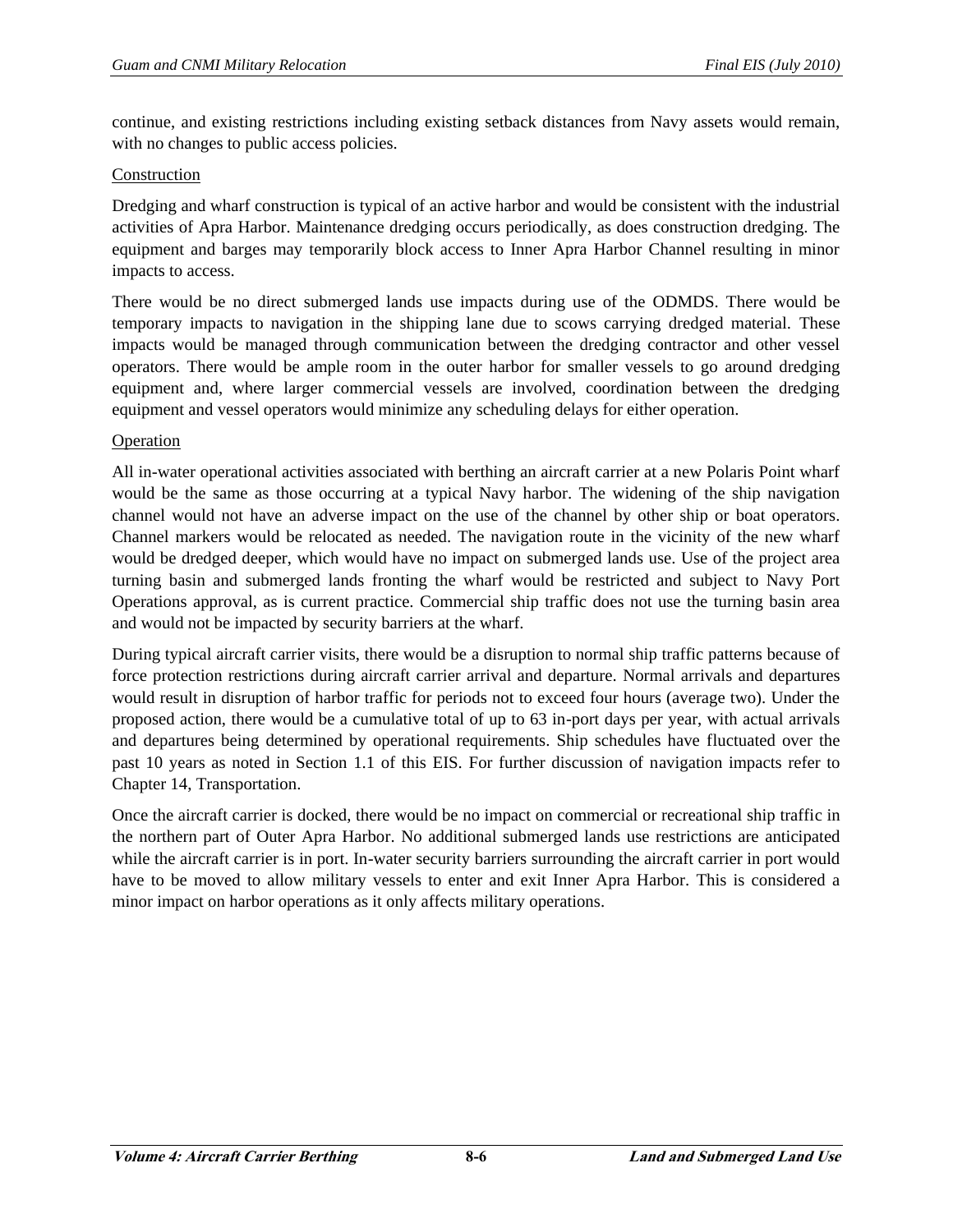## 8.2.2.3 Summary of Alternative 1 Impacts

Table 8.2-1 summarizes the potential impacts of Alternative 1.

| Area     | Project<br><b>Activities</b> | <i>Project Specific Impacts</i>                                                                                                                                                                                            |
|----------|------------------------------|----------------------------------------------------------------------------------------------------------------------------------------------------------------------------------------------------------------------------|
| Onshore  | Construction                 | Activity and staging on DoD-owned compatible lands<br>Disturbance of previously disturbed lands<br>Loss of other potential uses for land designated as upland dredged material<br>placement sites                          |
|          | Operation                    | Temporary interruptions to current MWR activities<br>Compatible with surrounding land uses<br>Efficient use of non-DoD land                                                                                                |
| Offshore | Construction                 | Dredging activities would be consistent with existing land use<br>Intermittent (1 to 2 ships per day) impact to harbor traffic<br>Interruptions in access to Inner Apra Harbor Channel                                     |
|          | Operation                    | Temporary impacts to submerged lands use<br>Temporary impact on harbor operations when security barriers are moved<br>Restricted access to Outer Apra Harbor during the infrequent transient aircraft<br>carrier movements |

**Table 8.2-1. Summary of Alternative 1 Impacts** 

## 8.2.2.4 Alternative 1 Proposed Mitigation Measures

No significant impacts to land/submerged lands ownership, management, or use were identified under Alternative 1; therefore, no mitigation is necessary or proposed.

## **8.2.3 Alternative 2 Former Ship Repair Facility (SRF)**

#### 8.2.3.1 Onshore

The proposed site is within the current private shipyard leasehold area at Former Ship Repair Facility (SRF). The current lease term expires in 2012. Future use of the SRF lands beyond 2012 is currently being reviewed by the Navy. No decision has been made at the present time in connection with the future reuse of the Former SRF lands, which may include a new lease for commercial ship repair facility purposes beyond the current 2012 lease term expiration date. The proposed project construction would occur after the existing lease term expires in 2012. Consequently, there would be no effect on the current lease. The Former SRF lease area could be reduced and the proposed project area could be excluded from any new lease. The new aircraft carrier wharf would require reduction of the existing Guam Shipyard leased area but because of the timing of the expiration of the lease, would be considered a less than significant adverse impact on the lessee. This is a conservative assessment and assumes the lessee would prefer not to reduce the lease area during the present lease. The construction of the shoreside infrastructure would not commence until a new land use plan is implemented. Any impact would not be significant because any reduction in the current leasehold footprint would be done on a negotiated basis with the lessee; and if ship repair operations were to continue, they would be done with a more consolidated operation through a more efficient configuration of the physical plant with no reduction in capacity or service capability. No additional land acquisition is proposed. There would be no change to existing public access policy. Land access to the Former SRF would continue to be limited to authorized personnel only. Any new leased area would continue to be surrounded by DoD land, with no change in access policy.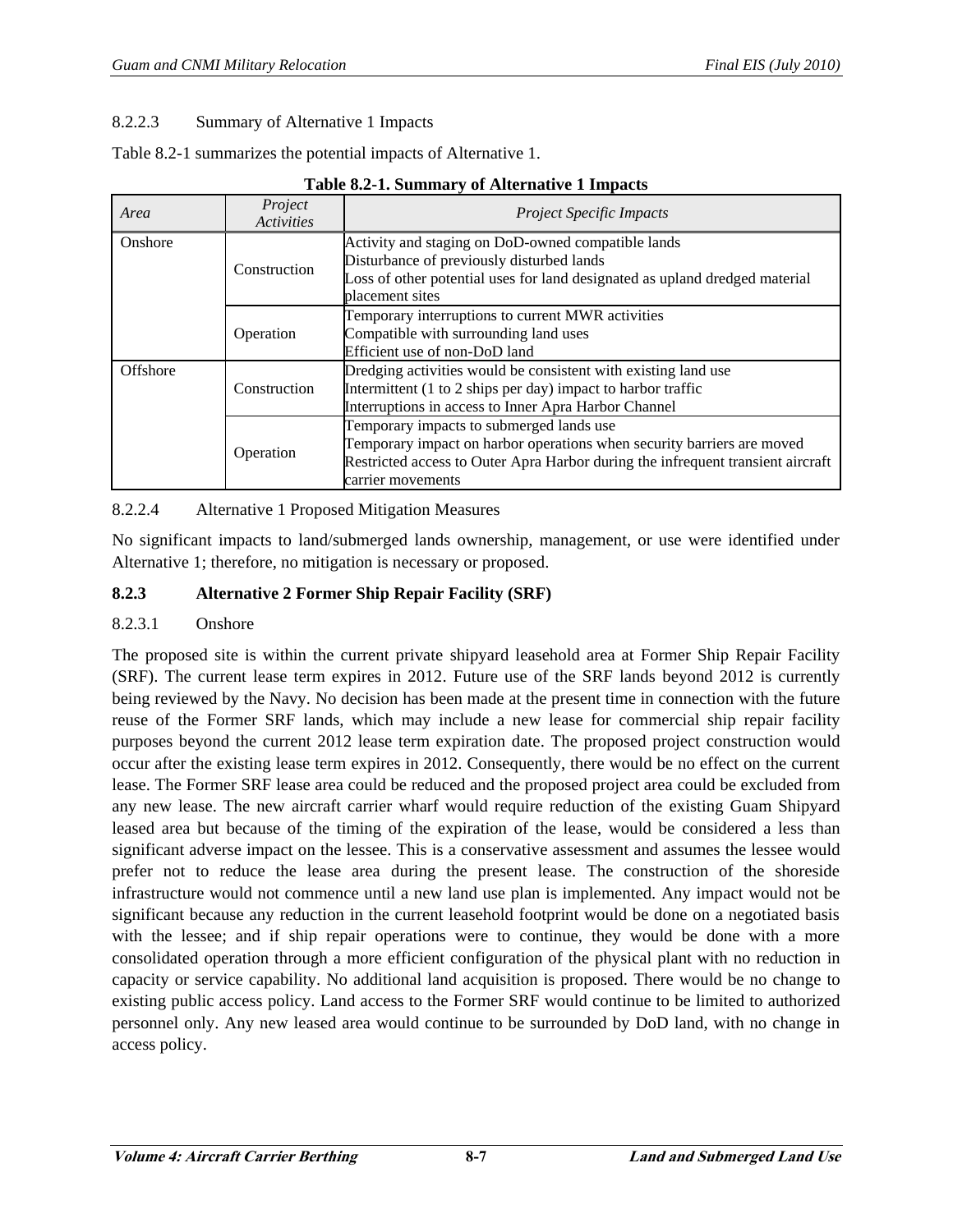## Construction

Potential land use impacts during construction would be similar to those described for Alternative 1. However, Alternative 2 may result in a new real estate arrangement where construction activities may be adjacent to a private commercial leasehold interest.

## **Operation**

Development of a Navy general purpose wharf at the Former SRF is consistent with the Navy's existing land use plan that designates the project area as Operations and Industrial Support (refer to Volume 2, Figure 8.1-12). The new wharf would remove the finger piers, which are not used anyway. The area is underutilized and no relocation of occupied facilities would be required. One abandoned building would be demolished. The proposed shoreside facility (i.e., wharf, utilities, storage facility, and paving) would be operated in a manner typical of other Navy waterfront facilities. MWR facilities are often provided close to the waterfront, within operational areas, to support transient personnel. The proposed MWR area would be open space when the aircraft carrier is not in port. When the aircraft carrier is in port, there would be temporary MWR facilities. No adverse impacts were identified on existing land uses or future land use plans.

Volume 2, Section 2.4 summarizes the utility requirements for a new aircraft carrier wharf. New construction and significant upgrades are proposed to meet the utility requirements. The buildings proposed at the wharf would include: BOWTS, BOW pump station, boiler house with fuel storage, air compressor building, water treatment building, Port Operations Support Building, watch towers, and electrical substation. Improvements to Piti Power Plant and Orote Substation would not change the footprint of the facilities. The underground lines would be within existing utility corridors. The three new submersible pump stations and underground pipelines would be on the existing utility corridor, except in the Former SRF area. Water and communication upgrades would require extensions of the underground lines from the existing Former SRF waterline and Building 3169 (near Victor Wharf) communications hub to the aircraft carrier wharf. No impact to land use is anticipated due to utility improvements.

Potential land use impacts for operations would be similar to those described for Alternative 1. However, Alternative 2 may result in a new real estate arrangement where aircraft carrier wharf operations may be adjacent to a private commercial leasehold interest. Any new lease area would continue to be surrounded by DoD land/submerged lands, continuing a pocket of non-DoD land.

Antiterrorism/force protection is a standard consideration for siting military facilities. Even with a commercial leasehold adjacent to the military property there is sufficient land area at the Former SRF site to accommodate the stand-off distances. Minor roads would be added and modified in the aircraft carrier project area, with no adverse impact on land use.

# 8.2.3.2 Offshore

#### Construction

The potential in-water impacts would be as described for Alternative 1, with one additional potential impact. The current design allows for adequate space to access the private shipyard floating dry-dock facility when the wharf is not in use. However, force protection standoff distances restrict ingress and egress to the floating dry dock when the wharf is in use. This limitation would restrict the scheduling of docking and undocking ships at the commercial shipyard. Though the impact would be short in duration, any impact to the private shipyard would be mitigated through scheduling of ship repairs. Therefore, Alternative 2 would result in less than significant impacts to land use.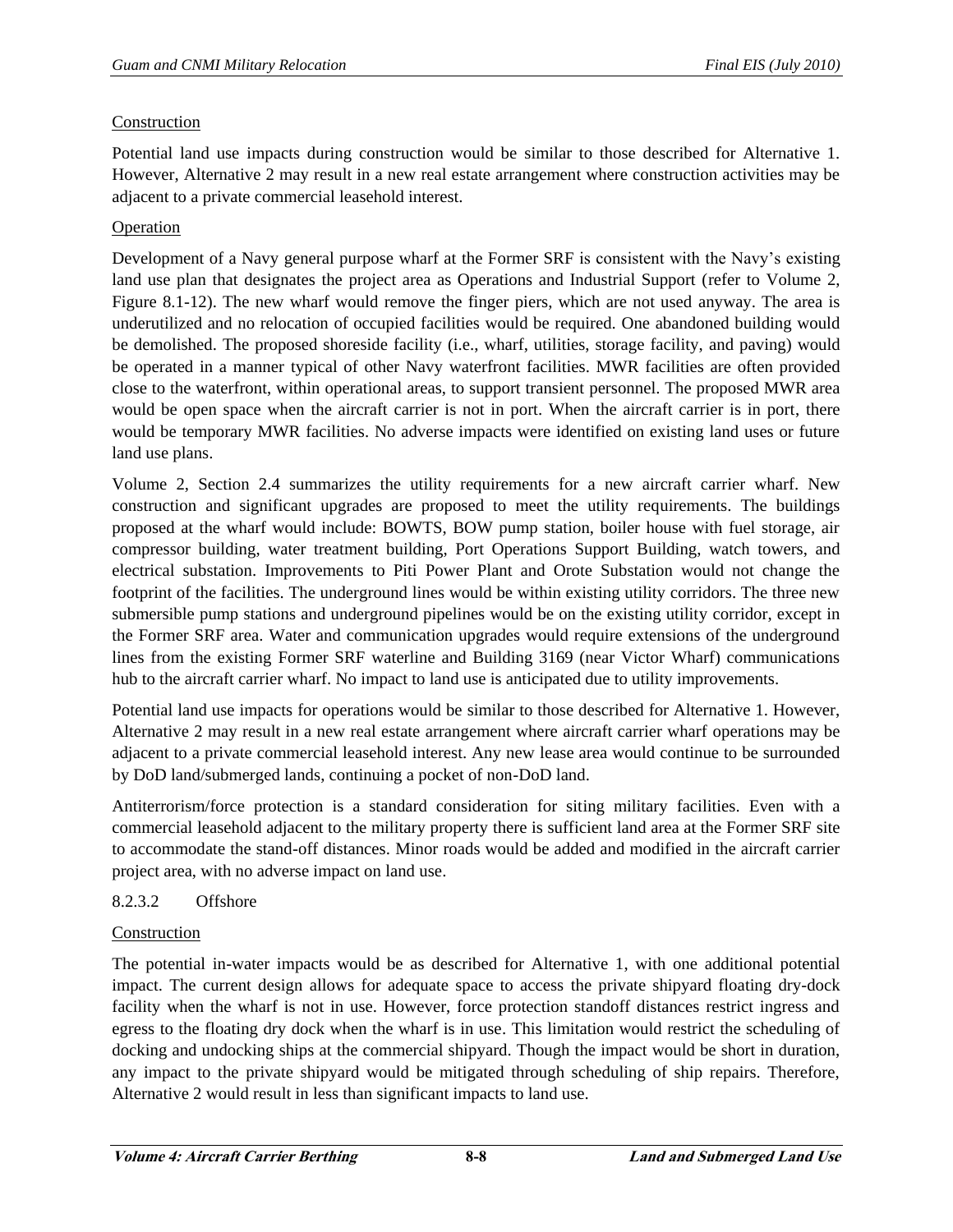## Operation

The potential in-water impacts would be as described for Alternative 1, with one additional potential impact. The current design allows for adequate space to access the private shipyard floating dry-dock facility when the wharf is not in use. However, force protection standoff distances restrict ingress and egress to the floating dry dock when the wharf is in use. This limitation would restrict the scheduling of docking and undocking of ships at the commercial shipyard during periods when CSG support vessels may require docking capability.

8.2.3.3 Summary of Alternative 2 Impacts

Table 8.2-2 summarizes the potential impacts of Alternative 2.

| Area     | Project<br><b>Activities</b> | <b>Project Specific Impacts</b>                                                                                                                                                                                                                                                                 |
|----------|------------------------------|-------------------------------------------------------------------------------------------------------------------------------------------------------------------------------------------------------------------------------------------------------------------------------------------------|
| Onshore  | Construction                 | • Activity and staging on DoD-owned compatible lands<br>• Disturbance of previously disturbed lands<br>• Loss of other potential uses for land designated as dredged material                                                                                                                   |
|          |                              | placement sites                                                                                                                                                                                                                                                                                 |
|          | Operation                    | • Temporary interruptions to current MWR activities<br>• Compatibility with surrounding land uses<br>• Efficient use of non-DoD land<br>• Reduction in the Guam Shipyard Lease area would be an impact if lease<br>renegotiated prior to its current 2012 end                                   |
| Offshore | Construction                 | • Dredging activities would be consistent with existing land use<br>• Intermittent (1-2 ships per day) impact to harbor traffic movement<br>• Interruptions in access to Inner Apra Harbor Channel                                                                                              |
|          | Operation                    | • Temporary impacts to submerged lands use<br>• Temporary impact on harbor operations when security barriers are moved<br>• Temporary restricted access to Outer Apra Harbor during the infrequent<br>transient aircraft carrier movements<br>• Potential delays in private dry dock operations |

**Table 8.2-2. Summary of Alternative 2 Impacts** 

8.2.3.4 Alternative 2 Proposed Mitigation Measures

No significant impacts to land/submerged lands ownership, management, or use were identified under Alternative 2 that would not be mitigated to less than significant. One proposed mitigation measure to reduce impacts to operations that could be employed is to negotiate long-term leases instead of purchase of non-federally-controlled land.

# **8.2.4 No-Action Alternative**

No change to land ownership would occur at Apra Harbor. Under the no-action alternative, the lease area at the Former SRF would likely continue in its current or similar industrial use, resulting in the same less than significant impact identified under Alternative 2. The Former SRF area would continue to be underutilized and the existence of deteriorating buildings would continue. The Polaris Point site would not be fully utilized, but could potentially be used for submarine compound or MWR facility expansion. The area proposed for MWR could be developed as permanent MWR facilities. There would be no impact to submerged lands use. Except for the potential for negotiated modifications to the lease, no adverse land use impacts are anticipated under the no-action alternative.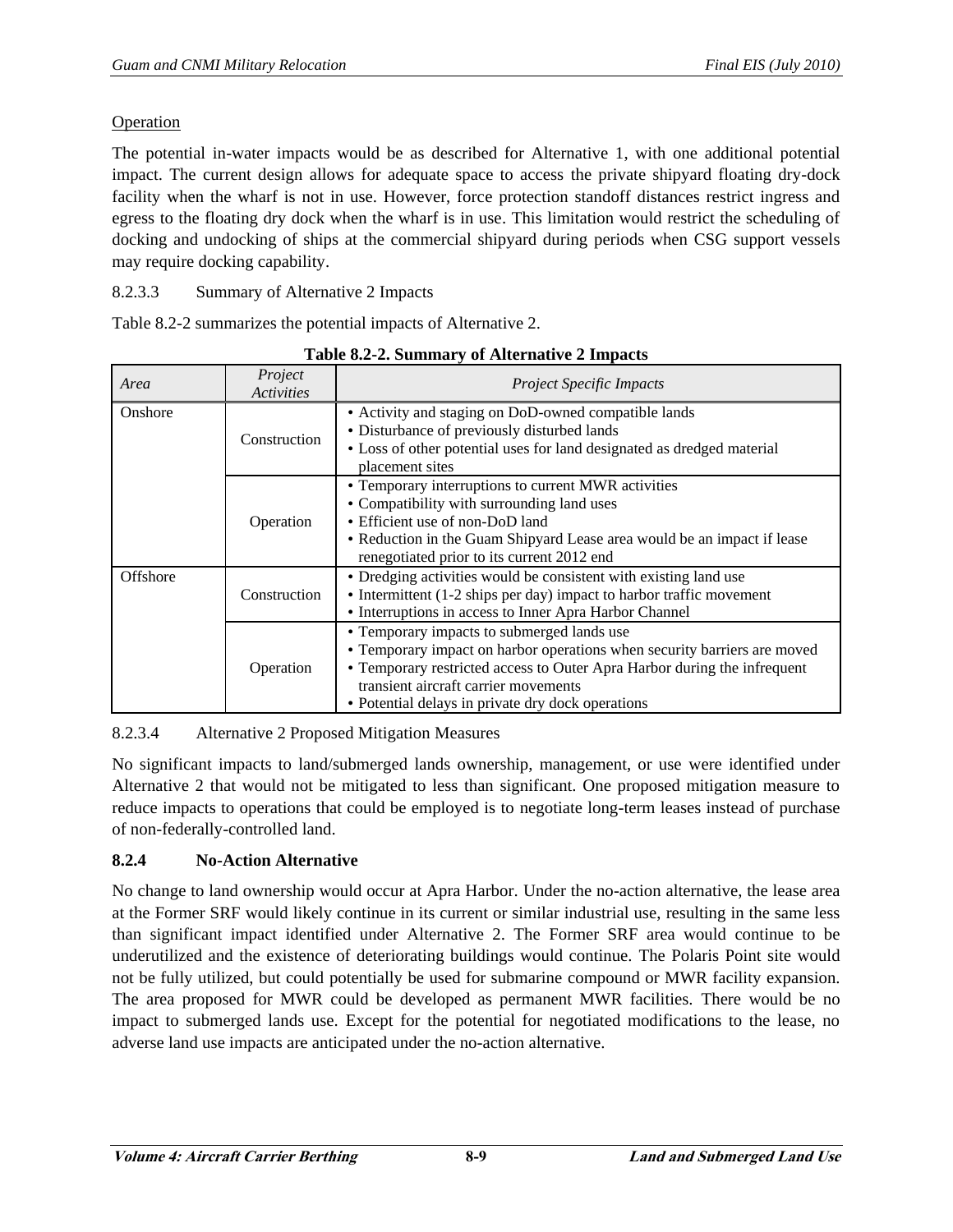## **8.2.5 Summary of Impacts**

Table 8.2-3 summarizes the potential operation impacts of each action alternative and the no-action alternative. A text summary is provided below. The land use analysis assumes that all impacts would be long-term and direct, with the exception of upland placement of dredged material that is considered a temporary land use. The land use analysis assumes that all construction staging would be within the project footprint on land planned for development. In the case of upland placement of dredged material, the construction impact would be within the upland placement sites construction area. No adverse land use impacts associated with construction are anticipated. This assumption applies to all alternatives.

| Alternative 1                                         | Alternative 2                                        | <b>No-Action Alternative</b> |  |  |  |  |
|-------------------------------------------------------|------------------------------------------------------|------------------------------|--|--|--|--|
| <b>Land Ownership/Management</b>                      |                                                      |                              |  |  |  |  |
| $\bullet$ Land: NI                                    | • Land: LSI<br>$\bullet$ Land: LSI                   |                              |  |  |  |  |
| • Submerged Lands: NI                                 | • Submerged Lands: NI                                | • Submerged Lands: NI        |  |  |  |  |
| <b>Consistency with Existing or Proposed Land Use</b> |                                                      |                              |  |  |  |  |
| • DoD Land: NI                                        | • DoD Land: LSI                                      | • DoD Land: LSI              |  |  |  |  |
| • DoD submerged lands: NI                             | • DoD submerged lands: NI                            | • DoD submerged lands: NI    |  |  |  |  |
| • Non-DoD land: NI                                    | • Non-DoD land (shipyard): LSI<br>• Non-DoD land: NI |                              |  |  |  |  |
| • Non-DoD submerged lands: NI                         | • Non-DoD submerged lands: NI                        | • Non-DoD submerged lands:   |  |  |  |  |
| • Access/pocket of non-DoD                            | • Access/pocket of non-DoD                           | NI                           |  |  |  |  |
| land: NI                                              | land: LSI                                            | • Access/pocket of non-DoD   |  |  |  |  |
|                                                       |                                                      | land: LSI                    |  |  |  |  |

|  |  | Table 8.2-3. Summary of Impacts |  |  |
|--|--|---------------------------------|--|--|
|--|--|---------------------------------|--|--|

*Legend:*  $LSI = Less than significant impact, NI = No impact$ 

From a land/submerged lands ownership and use perspective, there is little difference between the two action alternatives. However, Alternative 2 and the no-action alternative could both result in a change to the Guam Shipyard Lease area that maintains a pocket of non-DoD land surrounded by DoD land and represents a decrease in non-DoD land use, which is an adverse impact. This is a conservative assessment and assumes the lessee would prefer not to reduce the lease area, but does not evaluate the expiration of the lease prior to construction nor the increase in efficiency that may result from consolidation of shipyard activities within a new leased area. The impact would be a less than significant adverse impact because: 1) the Navy is entitled to change the terms of the lease at lease expiration; 2) the sublessee would be more efficient and continue ship repair operations with no reduction in capacity or service capability; and 3) existing access policies would be retained. A beneficial impact of the reduced footprint would be the increased land use efficiency in the area.

The proposed waterfront land and submerged lands use at either site is consistent with existing and planned waterfront uses. Upland placement of stockpiled dredged material would be an adverse impact because it would not represent the best use of the land; however, the upland placement sites being considered were selected to minimize impacts on land use.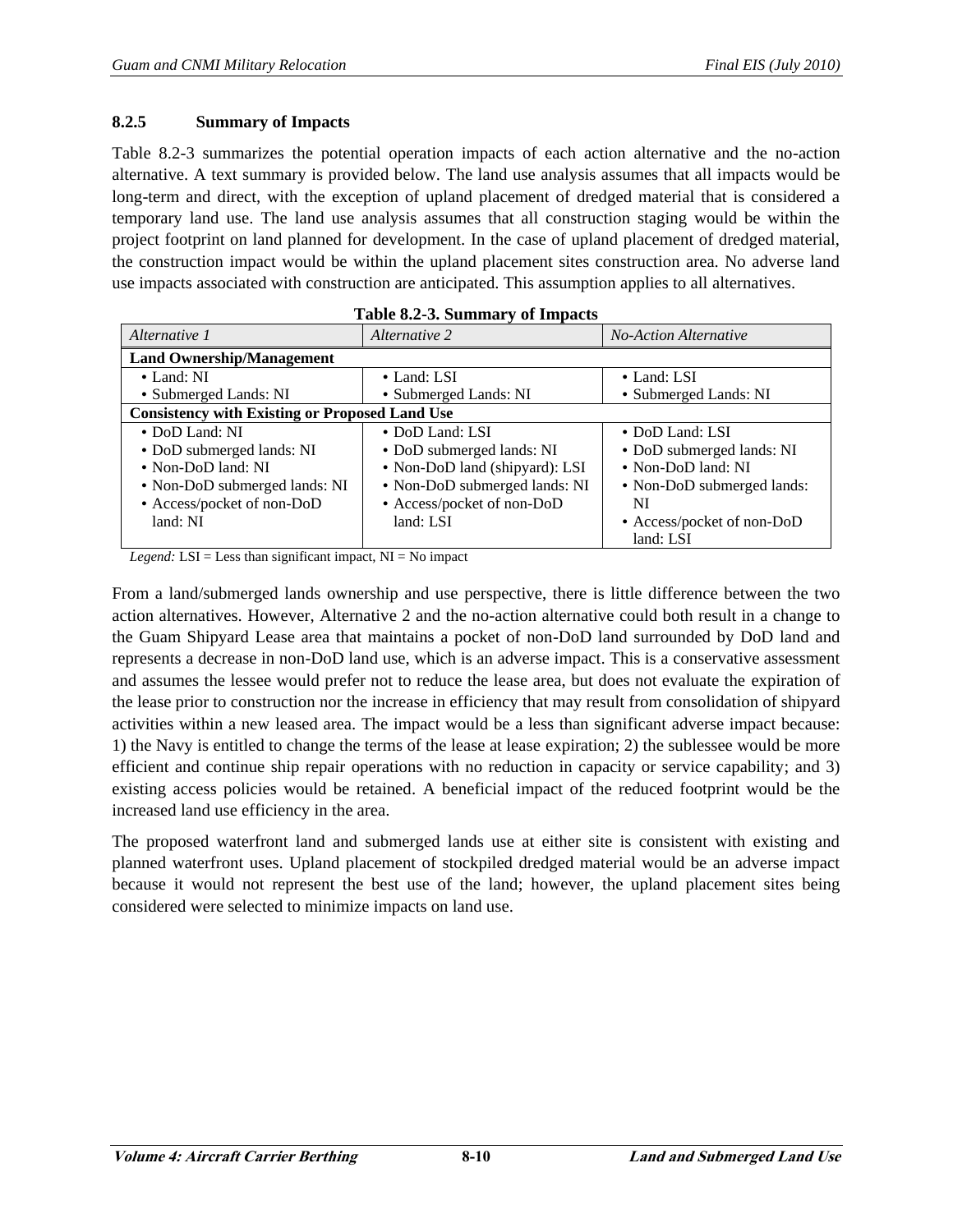## **8.2.6 Summary of Proposed Mitigation Measures**

Table 8.2-4 summarizes the proposed mitigation measures.

| Table 0.2 To building y of 1 roposed mitigation measures |                 |  |  |  |
|----------------------------------------------------------|-----------------|--|--|--|
| Alternative 1                                            | Alternative 2   |  |  |  |
| <b>Construction</b>                                      |                 |  |  |  |
| • Not warranted                                          | • Not warranted |  |  |  |
| <b>Operation</b>                                         |                 |  |  |  |
| • Not warranted                                          | • Not warranted |  |  |  |